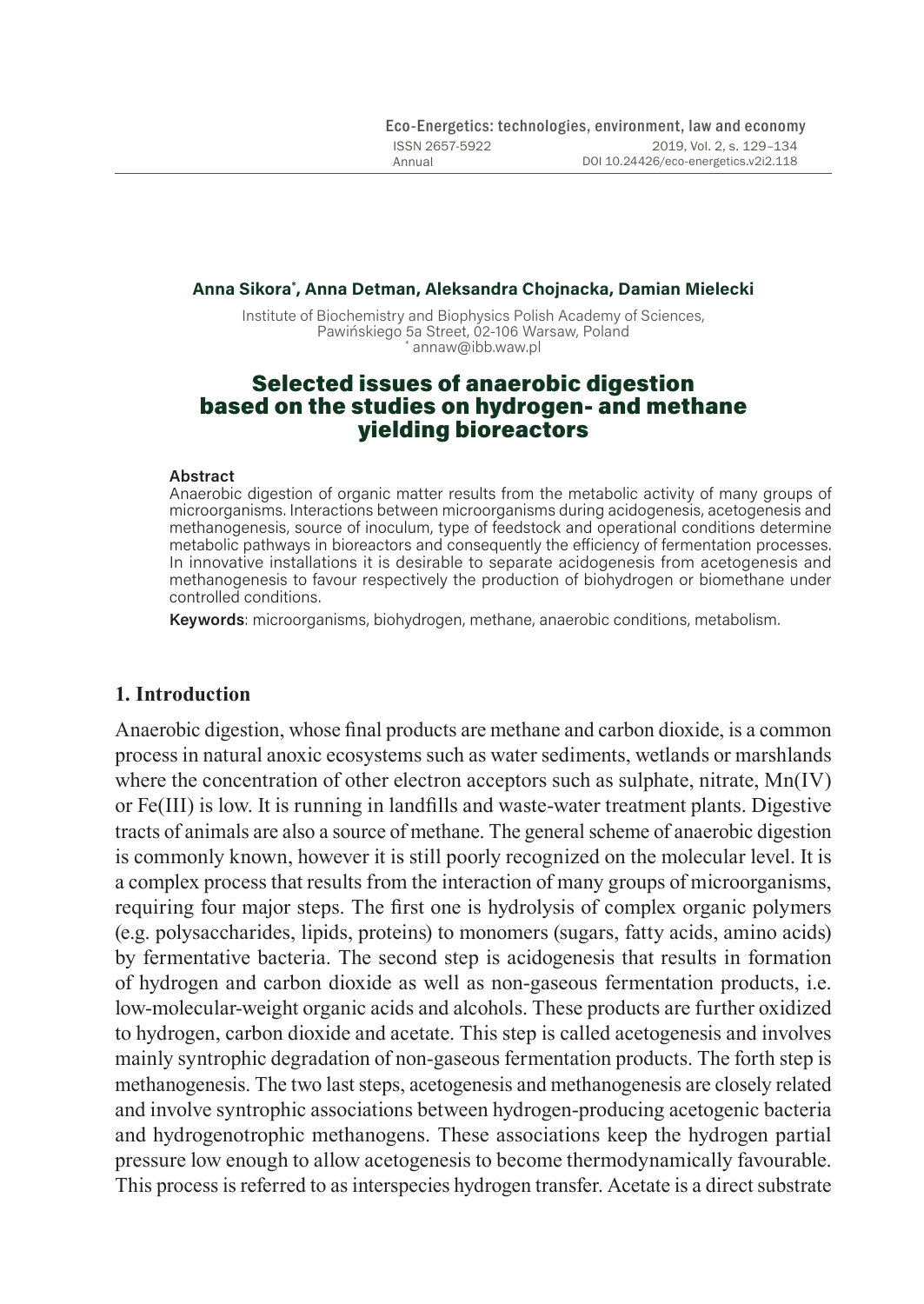for methanogenesis. It can be also syntrophically oxidized do hydrogen and carbon dioxide (Thauer et al., 2008; Sieber et al., 2012; Mao et al., 2015; Sikora et al., 2017).

Process of anaerobic digestion of biomass is used to produce biogas as an alternative energy source. Currently there is great interest in the development of new technologies aimed at producing energy from renewable sources, of which biomethane and biohydrogen production show great promise. For the biotechnological purpose the idea of separation of hydrogenic (hydrolysis and acidogenesis) and methanogenic (acetogenesis and methanogenesis) steps under controlled conditions was arisen to favour biohydrogen and biomethane production, respectively. In the first stage, hydrogen-rich fermentation gas is produced, while in the second stage, the non-gaseous products of hydrogen fermentation act as substrates for methanogenic consortia. These two processes are carried out in separate bioreactors of different type with different pH conditions and hydraulic retention times (HRTs). The key problems of dark fermentation are low hydrogen yields (theoretical maximum — 4 moles of  $H_2$ /mole of glucose and generation of large quantities of non-gaseous organic products remain. It is noteworthy that effective biomethane production from non-gaseous fermentation products could make biological production of biohydrogen *via* fermentation economically attractive. Furthermore the mechanisms of particular steps of anaerobic digestion are similar in natural environments as well as in anaerobic bioreactors aimed at gaseous fuels production (Schievano et al., 2014; Sen et al., 2016; Jarunglumlert et al., 2018; Guwy et al., 2011).

#### **2. Molecular studies on anaerobic digestion**

Recently, there has been a rapid development in culture-independent techniques (meta-omics approaches such as metagenomics, metatranscriptomics, metaproteomics, metabolomics) for exploring microbial communities which have led to a new insight into their structure and function in both natural environments and anaerobic digesters. The current trends involve the combined use of meta-omic approaches and detailed reactor performance data as well as isotope labelling techniques that allow us to develop a fundamental understanding of the processes occurring in AD. Those activities are aimed to improve biogases production and increase the share of renewable energy in total energy consumption. Analysis of many studies on metagenomes of microbial communities from anaerobic digesters shows that: (i) contribution of methanogens in the methane-yielding microbial communities is relatively small, below 20%; (ii) the most abundant phyla of bacteria are usually: *Firmicutes*, *Bacteroidetes*, *Proteobacteria* and *Actinobacteria*; (iii) methanogenic archaea are dominated by acetotrophs or hydrogenotrophs with a certain contribution of methylotrophs; (iv) substrate, operational conditions such as temperature, pH, ammonia concentration, etc. shape the structure, percentage distribution of specific taxons and functioning of the community of microorganisms; (v) it is important to describe interactions within microbial communities and assign functions in AD steps to specific groups of microbes; (vi) the majority of sequences are not classified at the genus level confirming that most of the microorganisms are still unrecognized (Guo et al., 2015; Cai et al., 2016; Campanaro et al., 2016; Kleinsteuber, 2018).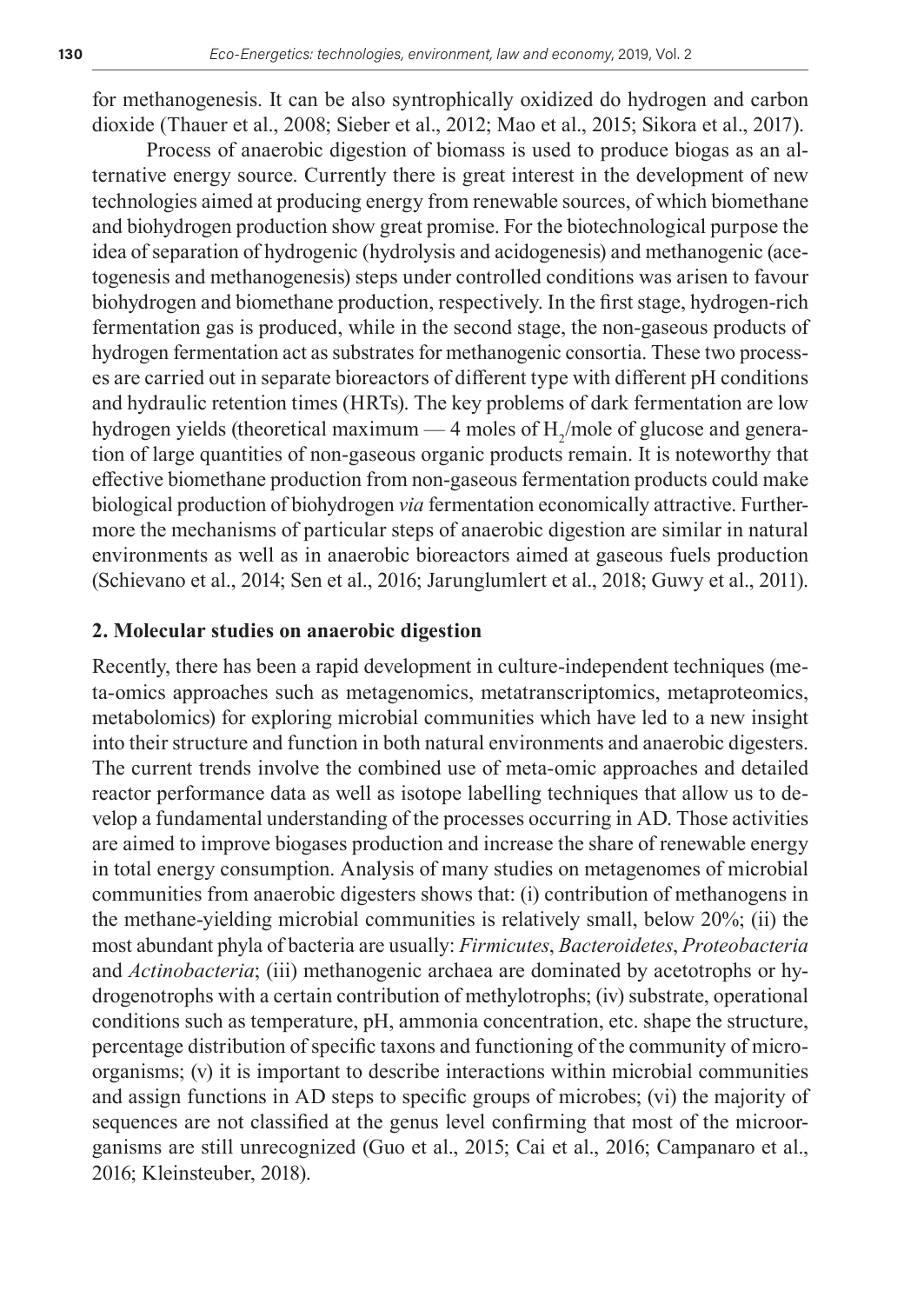# **3. Selected issues based on the studies on hydrogen- and methane-yielding bioreactors**

# **3.1. Methane production from lactate-rich substrate**

Lactate, a product of acidic fermentation, is an important intermediate in anaerobic digestion of organic matter. Various types of silage are common feedstocks for commercial biogas plants. Silage technology has been applied to biomass storage in biogas production and ensilaging is regarded as a means of increasing methane yield from anaerobic digestion. Lactic acid is a common product of the acidogenic step in two-stage anaerobic digesters. Many studies clearly show that lactate is effectively utilized by methane-producing microbial communities. Studies done on pure cultures of *Acetobacter woodii* and *Desulfovibrio vulgaris* have constituted milestones in the research on the anaerobic lactate oxidation. Recently, we have presented a study where methane-yielding microbial communities instead of pure cultures of microorganisms were used to process lactate-rich artificial media to collect data allowing the description of the metabolic transformation of lactate during the acetogenic and methanogenic steps of AD in methane-yielding bioreactors. The artificial media were intended to imitate a mixture of acidic products in the anaerobic environments/anaerobic digesters where lactate fermentation dominates. Among Archaea present in the bioreactors the order *Methanosarcinales* predominated. The acetoclastic pathway of methane formation was further confirmed by analysis of the stable carbon isotope composition of methane and carbon dioxide. The domain *Bacteria* was represented by *Bacteroidetes*, *Firmicutes*, *Proteobacteria*, *Synergistetes*, *Actinobacteria*, *Spirochaetes*, *Tenericutes*, *Caldithrix*, *Verrucomicrobia*, *Thermotogae*, *Chloroflexi*, *Nitrospirae* and *Cyanobacteria*. Available genome sequences of species and/or genera identified in the microbial communities were searched for genes encoding the lactate-oxidizing metabolic machinery homologous to those of *Acetobacterium woodii* and *Desulfovibrio vulgaris*. Furthermore, genes for enzymes of the reductive acetyl-CoA pathway (Wood-Ljungdahl pathway) were present in the microbial communities. In conclusion we postulate that when a lactate-rich substrate is processed by a methane-yielding microbial community, the main end product of the acetogenic step is acetate, which is then utilized by acetotrophic methanogens (Detman, Mielecki et al., 2018).

# **3.2. Inhibition of hydrogen production during acidogenic step of anaerobic digestion**

Dark fermentation, which forms part of the acidogenic step of anaerobic digestion, is an alternative biological method of bio-hydrogen production. Several well-recognized factors can reduce bio-hydrogen production: (i) an increase in hydrogen partial pressure that inhibits the activity of NADH: ferredoxin oxidoreductase (NFOR), an enzyme that catalyzes the formation of reduced ferredoxin in the reaction with NADH according to the equation NADH + Fd  $\rightarrow$  NAD+ + FdH; (ii) metabolic shift — the accumulation of acids causing a drop in pH in the bioreactor, which is unfavourable for bio-hydrogen production (the optimal pH for this process is around 5); (iii) coexistence of hydrogen-consuming microorganisms such as methanogens and acetogens; (iv) substrate competition between microorganisms including the replacement of hydrogen fermentation by lactic acid or ethanol fermentation; (v) excretion of antibacterial factors such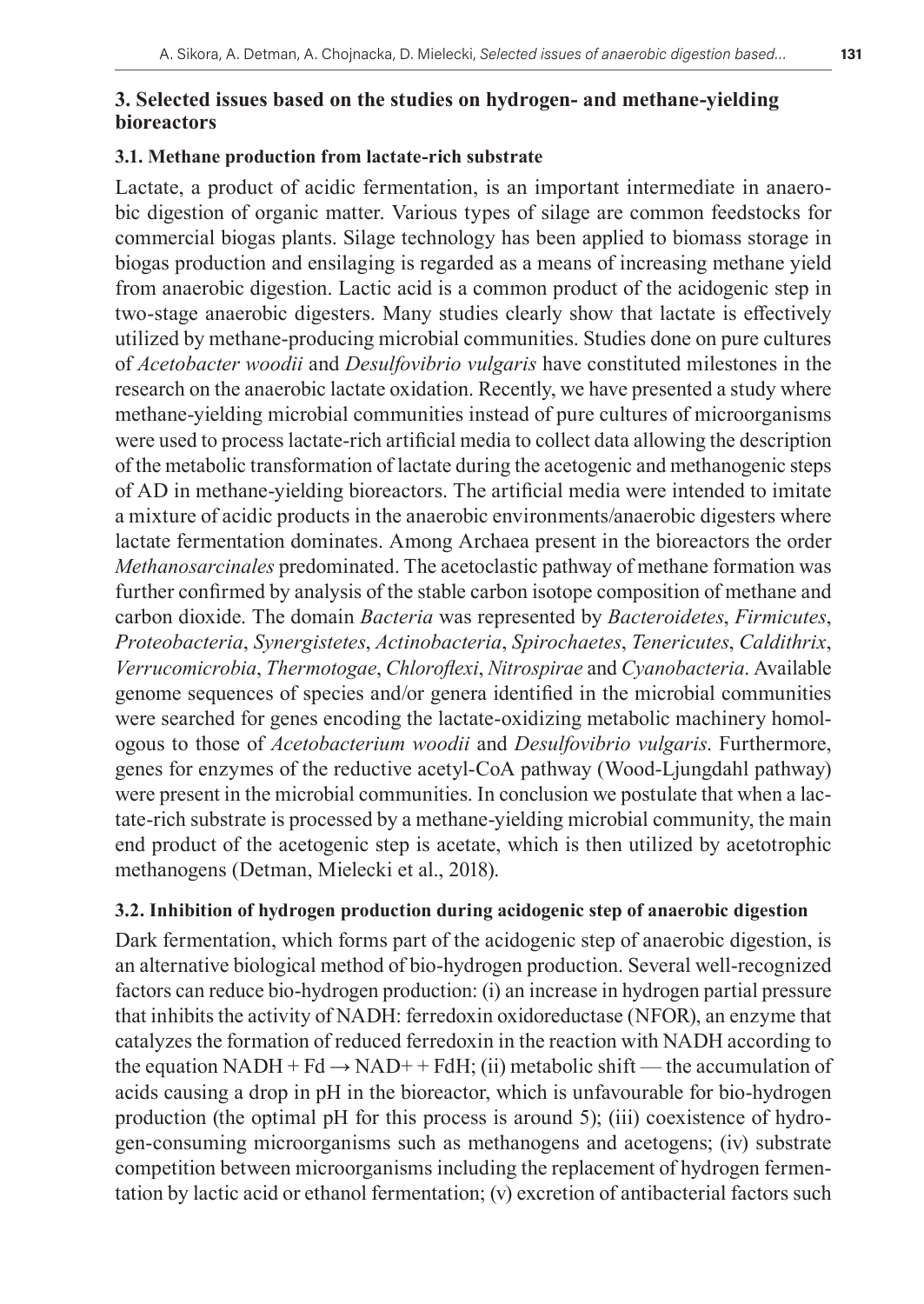as bacteriocins by some bacteria, inhibiting the growth of other bacteria; (vi) various toxic or inhibitory compounds. Recently, the presence of ascomycetous yeasts in the hydrogen-producing microbial community has been shown as another factor that can seriously inhibit bio-hydrogen production during acidogenesis, while having no influence on the methane-yielding steps of anaerobic digestion. This inhibitory effect appears to depend on substrate competition and the production of antibacterial compounds (aforementioned factors iv and v) (Detman, Chojnacka et al., 2018).

## **4. Conclusions**

Biomass conversion to gaseous biofuels is the effect of complex interactions between microorganisms. These processes occur due to the microbial enzymatic machinery involved in specific metabolic pathways. Linking structure and function of microbial communities, understanding interactions within microbial communities, searching for syntrophic cooperation between microorganisms are crucial for attempts to optimize production of biomethane or co-production of biohydrogen and biomethane from organic matter in two-stage systems.

### **References**

- Sieber, J.R., McInerney, M.J., Gunsalus, R.P. (2012). Genomic Insights into Syntrophy: The Paradigm for Anaerobic Metabolic Cooperation*. Annu. Rev. Microbiol., 66*, 429–452.
- Mao, C.L., Feng, Y.Z., Wang, X.J., Ren, G.X. (2015). Review on research achievements of biogas from anaerobic digestion. *Renew. Sust. Energ. Rev., 45*, 540–555.
- Sikora, A., Detman, A., Chojnacka, A., Błaszczyk, M.K. (2017). Anaerobic Digestion: I. A Common Process Ensuring Energy Flow and the Circulation of Matter in Ecosystems. II. A Tool for the Production of Gaseous Biofuels. In A.F. Jozala (ed.), *Fermentation Processes*  (pp. 271–301). Rijeka: InTech.
- Thauer, R.K., Kaster, A.K., Seedorf, H., Buckel, W., Hedderich, R. (2008). Methanogenic Archaea: ecologically relevant differences in energy conservation*. Nature Reviews Microbiology, 6*, 579–591.
- Schievano, A., Tenca, A., Lonati, S., Manzini, E., Adani, F. (2014). Can two-stage instead of one-stage anaerobic digestion really increase energy recovery from biomass? *Applied Energy, 124*, 335–342.
- Sen, B., Aravind, J., Kanmani, P., Lay, C.-H. (2016). State of the art and future concept of food waste fermentation to bioenergy. *Renewable and Sustainable Energy Reviews, 53*, 547–557.
- Jarunglumlert, T., Prommuak, C., Putmai, N., Pavasant, P. (2018). Scaling-up bio-hydrogen production from food waste: Feasibilities and challenges. *Int. J. Hydrogen Energy, 43*, 634–648.
- Guwy, A.J., Dinsdale, R.M., Kim, J.R., Massanet-Nicolau, J., Premier, G. (2011). Fermentative biohydrogen production systems integration. *Bioresource Technology, 102*, 8534–8542.
- Kleinsteuber, S. (2018). Metagenomics of methanogenic communities in anaerobic digesters. Biogenesis of hydrocarbons. In A.J.M. Stams, D.Z. Sousa (eds.), *Biogenesis of Hydrocarbons, Handbook of Hydrocarbon and Lipid Microbiology* (pp. 1–23)*.* Springer International Publishing AG.
- Cai, M., Wilkins, D., Chen, J., Ng, S.-K., Lu, H., Jia, Y., Lee, P.K.H. (2016). Metagenomic reconstruction of key anaerobic digestion pathways in municipal sludge and industrial wastewater biogas-producing systems*. Front. Microbiol*.*, 7*, 778.